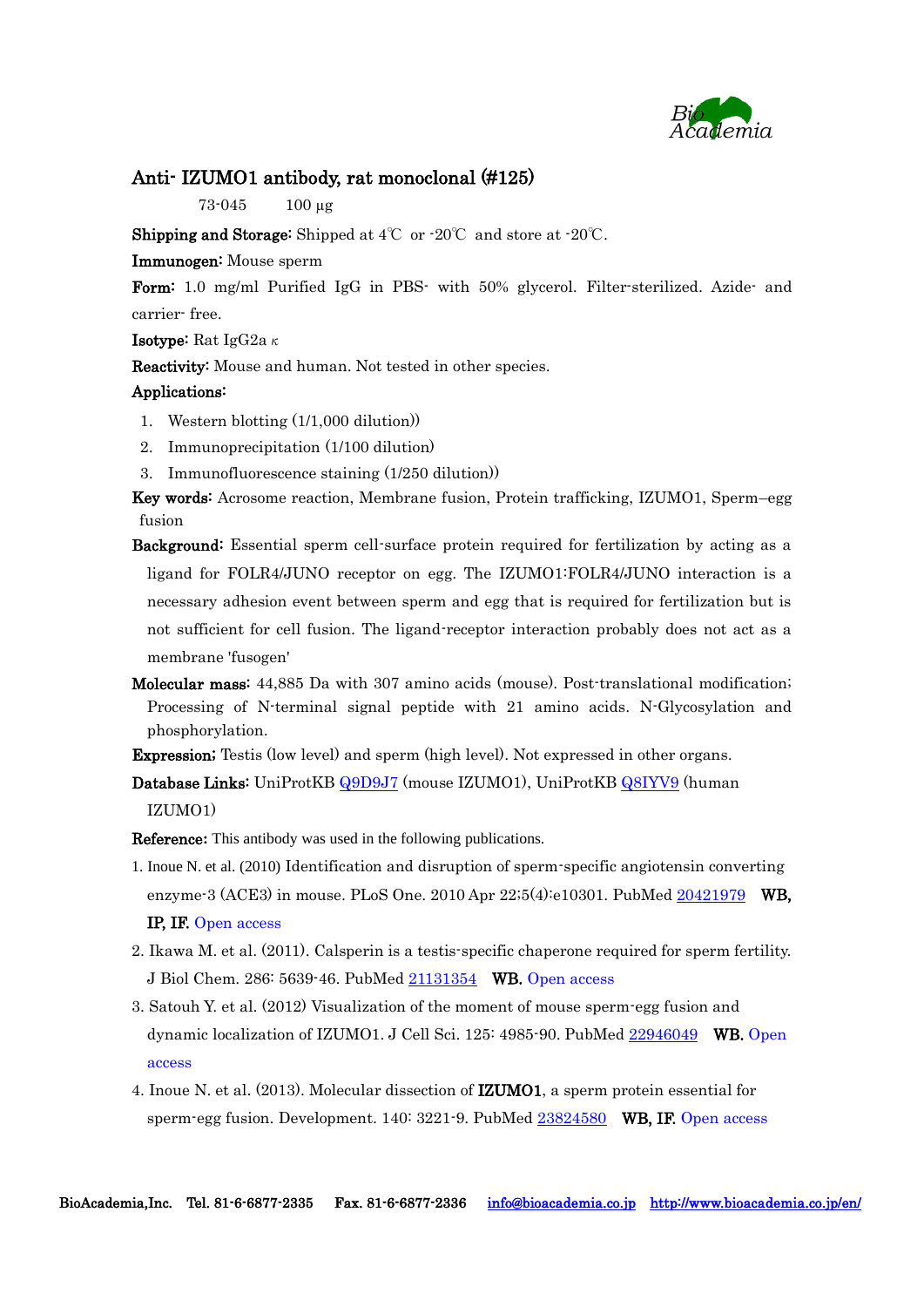



Fig.1 Identification of IZUMO1 protein in sperm lysate of wild type mouse but not in that of IZUMO1 knock-out mouse by western blotting with anti-IZUMO1 monoclonal antibody '#125).

Proteins in the lysates  $(10 \mu g)$  were separated on SDS-PAGE, electro-blotted to PVDF membrane and incubated with anti-IZUMO1 antibody (#125) at 1/1,000 dilution. Lane 1; Sperm lysate from wild-type mouse

Lane 2; Sperm lysate from IZUMO1 knock-out mouse



### Fig.2 Analysis of IZUMO1 protein in the lysates of mouse testis and sperm by western blotting with anti-IZUMO1 antibody (#125).

Proteins in the lysates were separated on SDS-PAGE (10~20% gradient gel) electro-blotted to PVDF membrane and incubated with anti-IZUMO1 antibody (#125) at  $1/1,000$  dilution. As the second antibody, goat anti-rat IgG antibody conjugated with HRP (Abcam; ab97057) was used at 1/10,000.